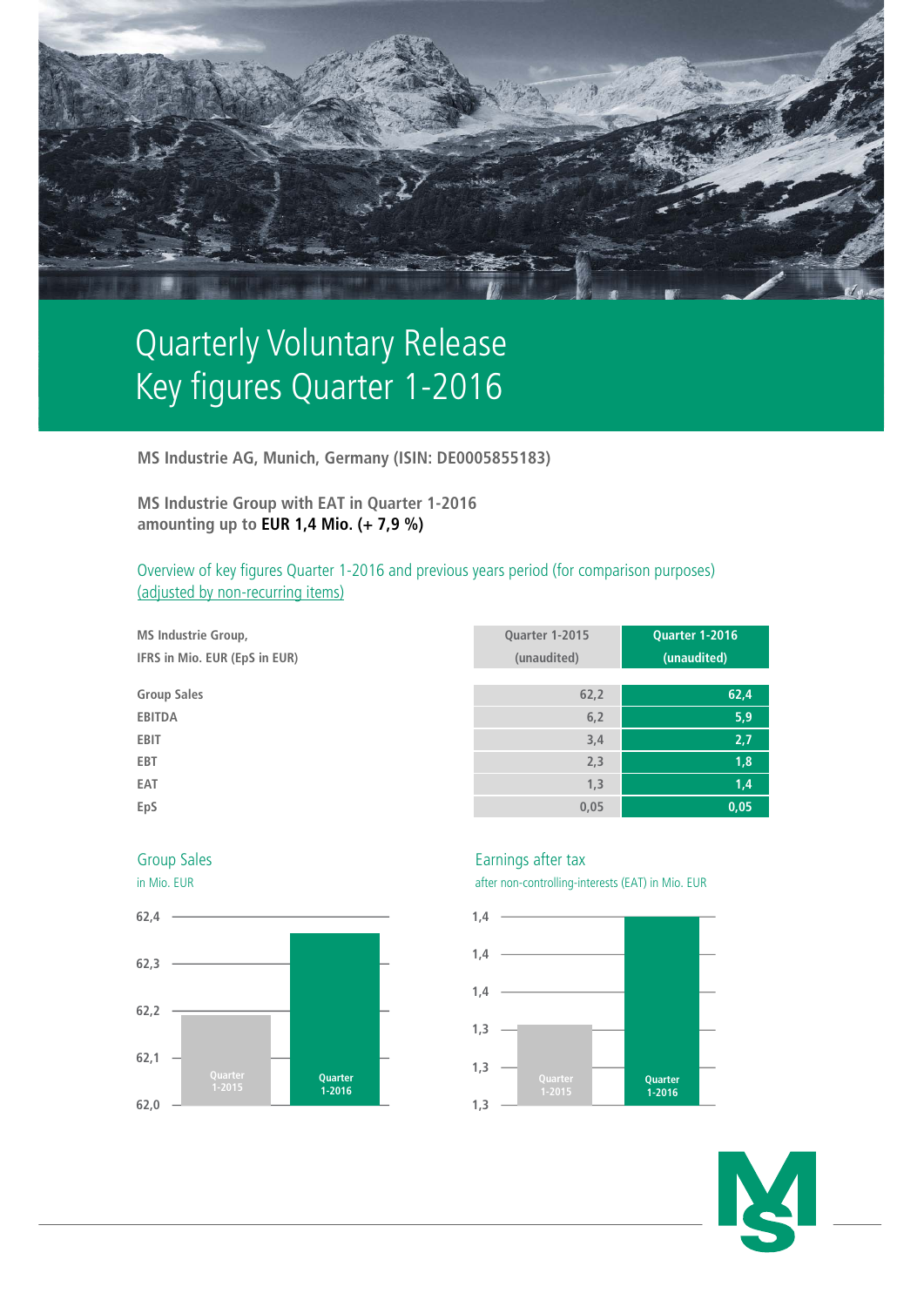

## Munich, May 31, 2016

Dear Shareholders, dear Employees and Business Partners,

MS Industrie AG, Munich (ISIN: DE0005855183), based on the audited key figures of overall fiscal 2015, published on April 29, 2016, sets on a voluntary base, unaudited quarterly IFRS-figures for Q1-2016, according to which Q1 again entirely satisfactory passed.

First 3 months of 2016 are characterized for MS Industrie-Group through average sales growth, both compared to last year and compared to the plan. This is in Q1-2016 especially true on the German sites of the group. But even at the USsite of the Group, the business has performed satisfactorily both in comparison with the very good 1st quarter of the previous year as well as compared to the anyway very good 4th quarter of the previous year. The furthermore positive business development in Q1 in the US has been accompanied with the further strengthening of the EUR/USD exchange rate, which unfortunately had a negative effect on the total comprehensive income by the high volume of US-sales.

Both in the Powertrain Technology Group, also briefly: "Powertrain", and in the Ultrasonic Technology Group, also briefly: "Ultrasonic", the sales development in Q1 under heavy stress was strongly different. Turnover of business unit "Powertrain" at the end of Q1 on the one hand is approximately 3 % over and turnover of business unit "Ultrasonic" on the other hand is around 35 % under the average sales of the previous year´s period; since it simultaneously came in this business unit to a inventory increase of machines whose approval and delivery will take place in the following months according to the contract conditions. The business unit "Powertrain – Electric" sales are around 8 % over the average sales of the previous year´s period. Order backlogs end of April 2016, have been at a total of around Mio. EUR 130 and lie in the "Ultrasonic"-division by about 44 % and in the "Powertrain"-division around 9 % over the average order backlog in the first four months of the previous year.

The performance of MS Industrie-Group in Q1-2016 was also satisfactory in terms of the essential earnings indicators, particularly earnings before interest, taxes, depreciation and amortization – EBITDA - ,operating earnings before interest and tax - EBIT - , earnings before tax - EBT - , earnings after tax - EAT - and last but not least "Earnings per Share" – "EPS" - .

This against the background of a continuously recovering European commercial vehicle market with a registration increase of 12,1 % in Q1-2016 compared to the same quarter last year (increase in registrations in Germany: 9,2 %) and of 8,0 % in March 2016 compared to the same month last year, as the recent periodic evaluation, as of April 22, 2016, of "ACEA" ("Association des Constructeurs Européens d'Automobiles", Brussels), again reconfirmed. The European market for heavy commercial vehicles over 16 tonnes has developed even a little better in Europe with a registration increase of 18,0 % in Q1-2016 compared to the same quarter last year (increase in registrations in Germany: 8,0 %) (Source also:"ACEA", April 22, 2016). These figures give furthermore positive expectations, especially considering the fact that 2015 for the European commercial vehicle industry at best was a satisfactory year.

The US market for heavy trucks in terms of order income declined greatly in March 2016 year on year with approximately 35,0 %, as, for example, from the current statistics of the private research firm "ACT" ("Americas Commercial Transportation Research, Co., LLC") can be read. This means that, according to a recent "ACT"-evaluation, order backlogs in the heavy truck segment are at its lowest level since the end of 2012. Instead, this applies only partly to the MS Industrie-Group with its main customer Detroit Diesel Corporation / Daimler in North America, which-sales in the "Class 8" segment are not declined in Q1-2016, but on the contrary even have been rising slightly.

Ahead of the expected further growth in the coming years - especially in the European market -, the relocation of the business unit "Powertrain" from the old location in "Spaichingen" to the new production building in "Trossingen-Schura" for the largest German production site of the Group has been continued in Q1-2016 according to plan.

## Key figures for Q1-2016 (January to March 2016), adjusted by non-recurring items as specifically described below, are as follows:

In Q1-2016 and in previous year´s period the sales revenue as well as the profit key figures are influenced by positive and negative non-recurring items, which are as follows:

The previous year´s sales revenue is enhanced by the presentation of gross amounts of the new production plant project in the profit and loss statement according to IFRS (revenues and material expenses each plus Mio. EUR 2,1).

Non-Recurring Items with an influence on profit and loss in Q1-2016 and in previous year´s period are essentially currency losses from procurement processes with suppliers setting of around Mio. EUR -0,6 (prev. Mio. EUR -0,4), which are reflected in the cost of materials, and reimbursements incurred from the previous fiscal year´s additional costs arising from the insolvency of a supplier in the amount of approximately Mio. EUR +0,2 (prev. Mio. EUR  $0,0$ )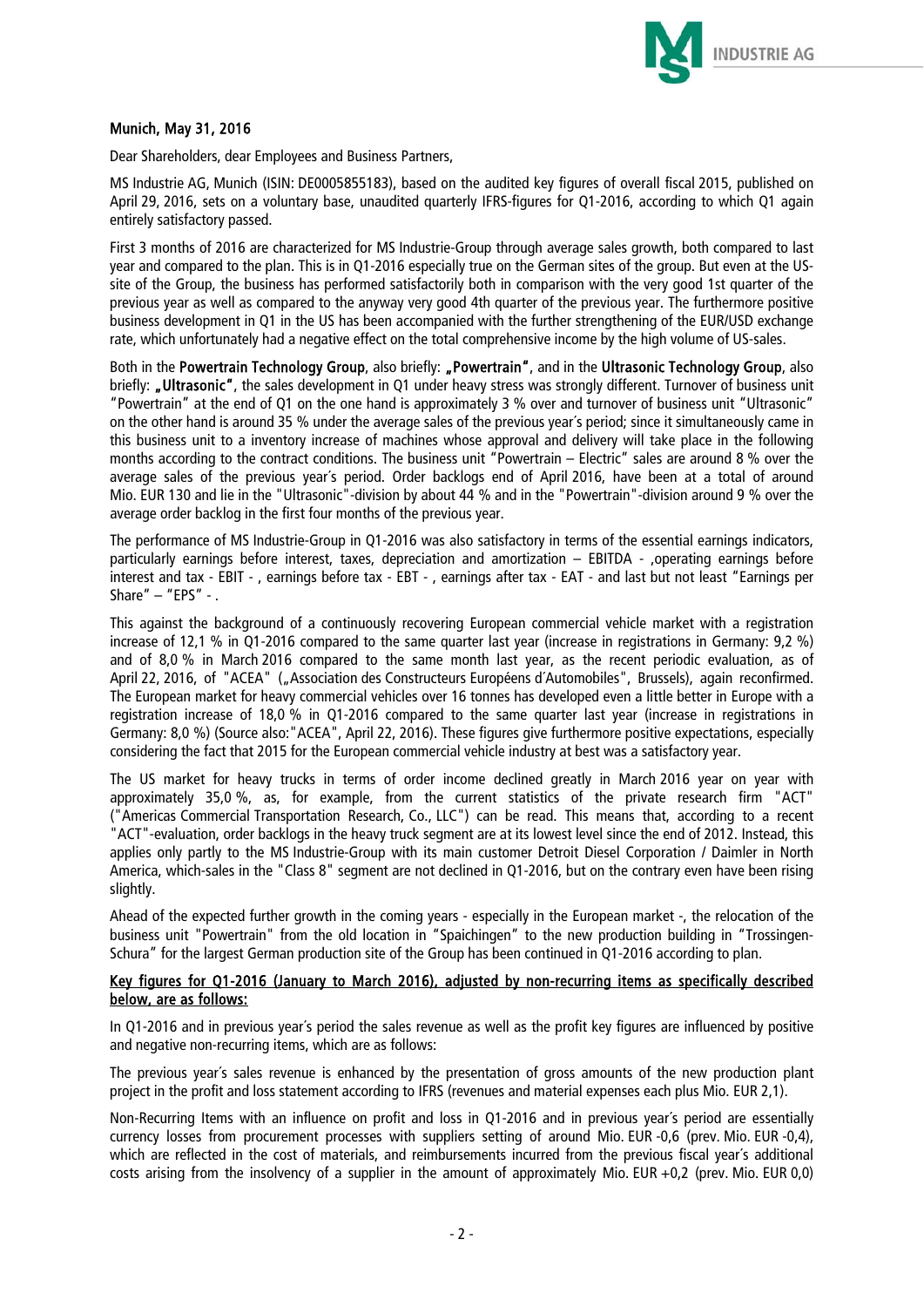

(other operating income) as well as relocation costs of the "Powertrain"-division of MS Spaichingen GmbH to the new premises in Trossingen-Schura in the amount of around Mio. EUR -0,6 (prev. Mio. EUR 0,0). All amounts before tax.

Total adjusted Consolidated Revenues for Q1-2016 are at Mio. EUR 62,4 (prev. Mio. EUR 62,2), putting it in Q1 with +0,3 %, again slightly above the previous year's first quarter.

Total **Factory Output,** inclusive positive changes in inventory, totaling to around Mio. EUR 3,7 (prev. Mio. EUR 0,6), is around Mio. EUR 66,1 (prev. Mio. EUR 62,8) and so as well with +5,3 % above previous year´s period output.

In the regional sales market USA / Canada ("North America") the achieved revenues in Q1-2016 are totaling to Mio. EUR 24,5 (prev. Mio. EUR 27,9). Thus around 39,3 % (prev. 44,9 %) of consolidated total revenues of the MS Industrie-Group in Q1-2016 have been again achieved in the North American market.

In absolute terms, the total sales in the "Asia / Pacific" region and in the "Other Americas" in Q1-2016 together now account for around Mio. EUR 0,5 (prev. Mio. EUR 1,9).

Adjusted gross profit amounts with Mio. EUR 29,6 (prev. Mio. EUR 26,7) clearly above previous year's period. The adjusted gross profit margin has also improved by more than four percentage points from 43,0 % to 47,4 %.

Adjusted earnings before interest, taxes, depreciation and amortization - **EBITDA** – in Q1 amount to Mio. EUR 5,9 (prev. Mio. EUR 6,2), adjusted operating profits before interest and tax - EBIT - amount to Mio. EUR 2,7 (prev. Mio. EUR 3,4).

Adjusted profit before income tax - EBT – in the group in Q1 amounts to around Mio. EUR 1,8 (prev. Mio. EUR 2,3). The result after taxes and minority interests - EAT - in Q1 amounts to around Mio. EUR 1,4 (prev. Mio. EUR 1,3).

Total comprehensive income for Q1-2016 before adjustments amounts to Mio. EUR -0,1 (prev. Mio. EUR +3,5). The difference between earnings after tax (EAT) and total comprehensive income after income taxes in Q1 primarily results from negative foreign currency translation differences (EUR-USD) recognized in other comprehensive income ("OCI") without profit impact in a total amount of **Mio. EUR -0.8** (prev. Mio. EUR +2,6).

Earnings per share - "EPS" - attributable to the shareholders of the parent company MS Industrie AG - based on the weighted average number of shares issued until March 31, 2016 (29,8 million shares) - in accordance with IAS 33 (basic and diluted) amount to EUR 0,05 (prev. basic and diluted: EUR 0,05 based on 29,8 million shares).

As at March 31, 2016, Cash and cash equivalents in the group in total amount to Mio. EUR 1,1 (Dec. 31, 2015: Mio. EUR 2,4). Liquid funds as at March 31, 2016 amount to Mio. EUR -7,3 (Dec. 31, 2015: Mio. EUR +1,6), this means a decrease to the balance end of 2015 by Mio. EUR 8,9. The decrease in liquid funds is mainly due to a negative Q1-cash flow from operating activities due to a significant inventory increase, which is adding to the planned negative cash flows from investing activities and financing activities.

The Group's **Equity Ratio** has slightly decreased compared with December 31, 2015 and now amounts to 29,8 % (December 31, 2015: 31,6 %), while the total assets have increased by 5,7 %. The slightly decreased equity ratio beside the negative total comprehensive income - is primarily due to the significant increase in total assets. The increase in total assets is primarily due to a reporting date driven working capital build-up in MS Industrie-Group.

Equity and non-controlling interests have decreased in absolute figures by Mio. EUR 0,1 to Mio. EUR 47,1 as at March 31, 2016 (December 31, 2015: Mio. EUR 47,2), also mainly due to the negative total comprehensive income.

The **number of Employees** in the group significantly continued to increase according to plan to a number of 1.132 permanent employees on March 31, 2016, compared to only 1.068 permanent employees as at December 31, 2015.

Since December 31, 2015 there have been no changes in the consolidated group structure compared to December 31, 2015, with the exception of the acquisition of a 45,0 % stake in the company WTP Ultrasonic lndustria e Comercio de Maquinas Ltda., Contagem City (State: Minas Gerais), Brazil, an established local manufacturer of sonotrodes and ultrasonic welding machines by the 100 % local subsidiary MS Enterprise Holding Ltda., Salto (State: Sao Paulo), Brazil, which will be consolidated "at equity" as from April 2016 on. This new foreign company - following the business model - is assigned to the MS Industrie-Group´s "Ultrasonic"-division. Already founded in fiscal year 2015 former shell company MS Ultraschall Technologie GmbH, Spaichingen, has been capitalized until the time of publication of this quarterly release as part of the longer planned company splitting of MS Spaichingen GmbH, Spaichingen and retroactively from January 1, 2016 shall take over all the employees and (net)-assets and liabilities of the business division "Ultrasonic" at the group`s largest production site in Germany: Spaichingen. The notarization took place on May 5, 2016; the registration in the commercial register, required for the effectiveness of the transaction, was not done until May 31, 2016.